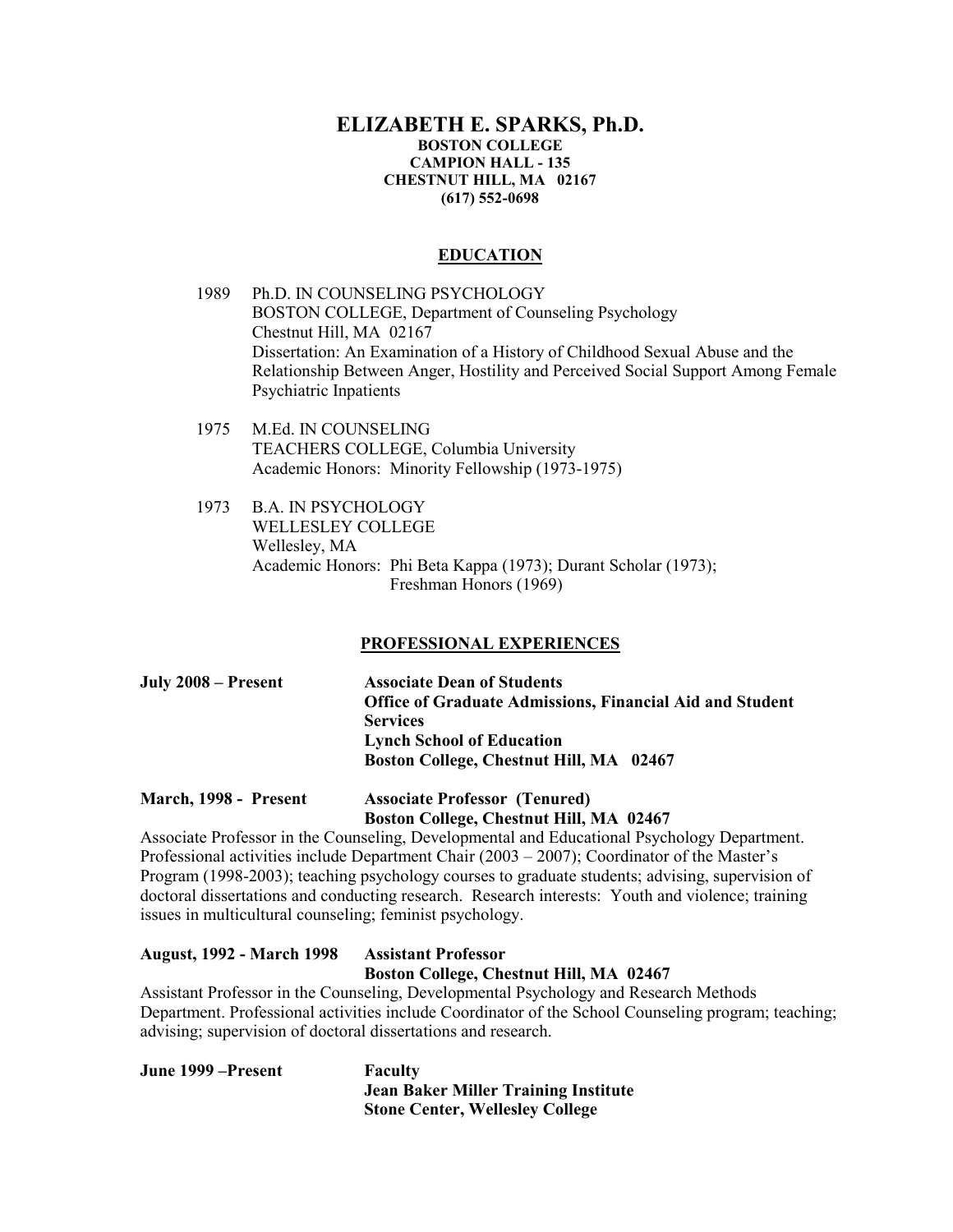Faculty member at the Jean Baker Miller Training Institute. Conduct workshops and presentations in selected training seminars and national conferences. Focus of research is the application of the Stone Center Relational/Cultural Model with underserved, marginalized populations (African American women and delinquent adolescent girls).

## **January, 1990 - Present Private Practice**

Conduct individual, couples and family psychotherapy and psychological testing with children, adolescents and adults. Also provide private supervision to clinicians. Specialty clinical areas: survivors of physical and/or sexual abuse.

## **September, 1991 - Present Supervision and Consultation**

Provide clinical supervision and staff consultation to programs that service at-risk populations such as emotionally/behaviorally disordered youth and homeless women . Have provided consultation for The Holden School (school for emotionally/behaviorally disordered adolescents) and Betty's Place. (homeless women). Currently providing consultation for Casey Family Services, Inc. (special needs adoption/foster care agency).

## **September 1998 - June, 1999 Visiting Research Scholar Wellesley Centers for Research on Women Wellesley Ma 02481**

Visiting Research Scholar at the Wellesley Centers for Research on Women. Participated in a weekly seminar series and research meetings. During the year, formulated and began implementation of a research project examining the application of the Self-In-Relation Model to clinical intervention with delinquent girls.

## **August 1993 – June, 1998 Member, Board of Registration of Psychologists State of Massachusetts**

Served as the Secretary of the Board during the last three years of my term. As a member of the Board, I participated in a number of ethics hearings on malpractice complaints.

## **August, 1988 - September, 1992 Director of the Mental/Social Health Department Roxbury Comprehensive Community Health Center 435 Warren Street Roxbury, MA 02119**

Position involved clinical and administrative responsibilities. Initially hired as the Director of Clinical Services; promoted in November, 1988.

*Clinical Responsibilities*: Conducted individual, family and group psychotherapy with clients ranging in age from preschool children to elderly adults. Also responsible for the Mental/Social Health Training Program for masters' level psychology students. Provided clinical supervision and didactic seminars for both department staff and student trainees.

*Administrative Responsibilities*: Conducted administrative meetings and provided oversight of quality assurance procedures for the Department. Provided administrative supervision for three federallyfunded programs within the department: The New Directions Program (for substance abusing parents and their young children), the Substance Abuse Prevention Program (for high-risk youth), and the Living After Murder Program (support for survivors of homicide). Wrote proposals for grant funding and involved in the hiring and administrative supervision of program implementation and evaluation. Coordinated two contracts for clinical consultation at Roxbury Multi-Service Center (RMSC) and the Roxbury YMCA Day Care Center and provided clinical consultation to the mental health department at RMSC.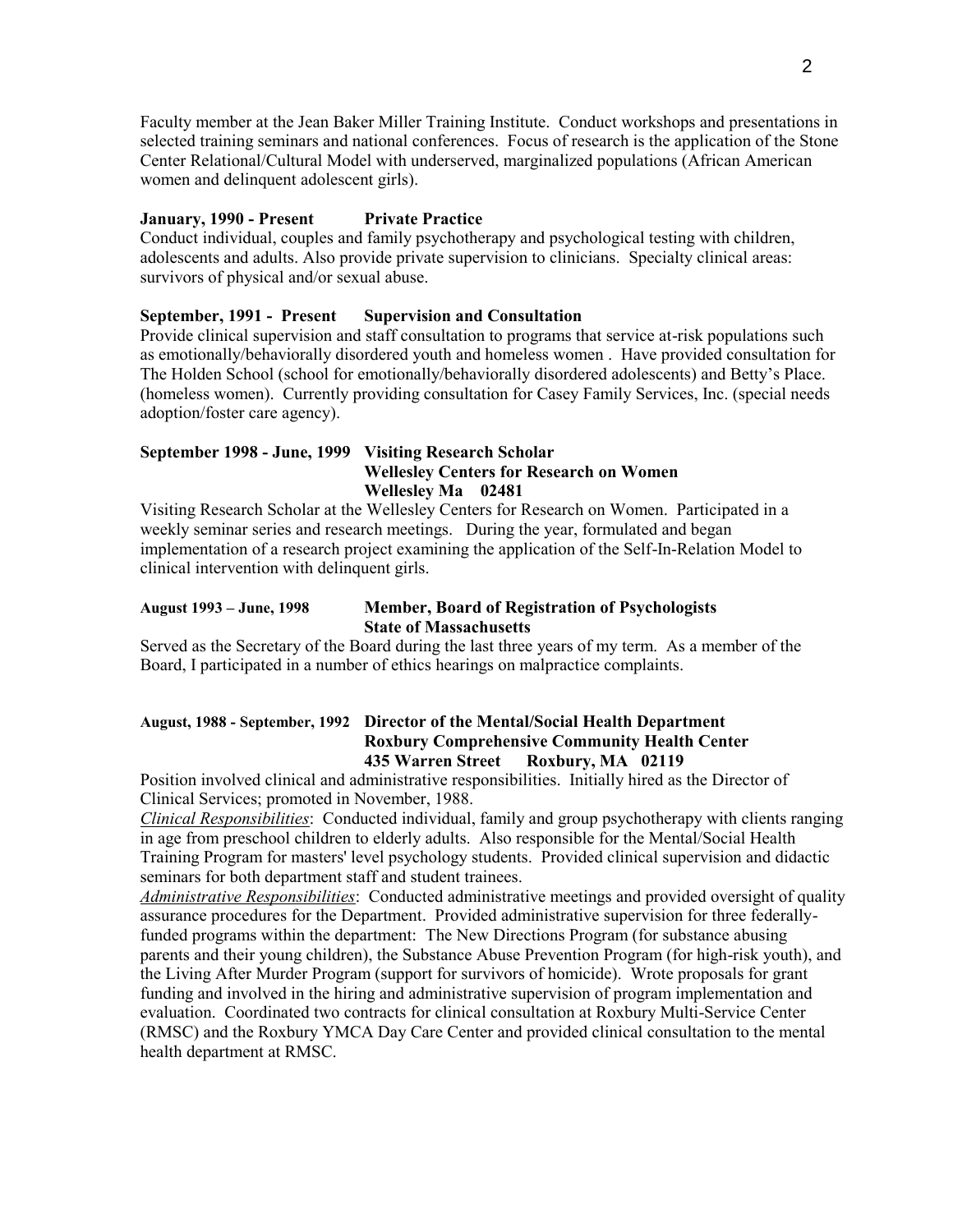| September, 1991-June, 1992      | <b>Faculty Member</b>                               |
|---------------------------------|-----------------------------------------------------|
|                                 | The Massachusetts School of Professional Psychology |
|                                 | Dedham, MA 02026                                    |
| <b>January 1991 - May, 1991</b> | Lecturer                                            |
|                                 | <b>Boston University, Department of Psychology</b>  |
|                                 | 64 Cummington St., Boston, MA 02115                 |
| October, 1989 - June, 1990      | <b>Consultant</b>                                   |
|                                 | The Student Support Network/PROJECT PLACE           |
|                                 | 32 Rutland St., Boston, MA                          |

Provided supervision and didactic clinical seminars to counselors and student interns in the program, which was located at the Timilty Middle School (Roxbury, MA).

| September, 1985 - August, 1988 | <b>Psychologist</b>                    |
|--------------------------------|----------------------------------------|
|                                | <b>Charles River Counseling Center</b> |
|                                | 1069 Washington St., West Newton, MA   |

Worked as a fee-for-service psychologist. Initially, the position involved working in the After-Care Department at Charles River Hospital. In August, 1988, the position was changed to the Counseling Center staff. Conducted individual psychotherapy with patients who had been former inpatients.

# **September, 1985 -August, 1988 Staff Psychologist Charles River Hospital Grove Street, Wellesley, MA 02181**

Position involved intensive individual/group psychotherapy with inpatients and psychological testing (both personality screening and full batteries). The patient population included individuals with such diagnoses as schizophrenia, bipolar disorder, major depression, post-traumatic stress disorder, and borderline personality disorder. The unit functioned on the team model, and responsibilities included coordination of patients treatment, supervision and case consultation to the other team members. Also provided supervision to interns and psychology staff.

# **1981 - 1984 Adoption Specialist - Project IMPACT 25 West St., Boston, MA 02111**

Position involved placing special-needs children and adolescents into adoptive homes. The process of placement included assessing the child's appropriateness for adoptive placement, preparing him/her for placement, recruiting potential families, and conducting child-specific home studies (including training) for the selected families.

# **1978 - 1981 Probation Officer Boston Juvenile Court Pemberton Square, Boston, MA 02108**

Position involved handling child abuse cases that were investigated and supervised by the court. Worked with parents and DSS social workers to complete an evaluation of the family situation and to develop appropriate treatment plans. Also worked closely with supportive services and spent a significant amount of time serving as a liaison between the court, social workers, lawyers and other communitybased providers. Direct contact with clients involved short-term counseling and crisis intervention.

**1975 - 1978 Clinical Social Worker Roxbury Children's Services 22 Elm Hill Avenue, Dorchester, MA 02121**

Provided counseling and case management services to children, adolescents and their families. Client population included those dealing with adolescent pregnancy, delinquency and adjustment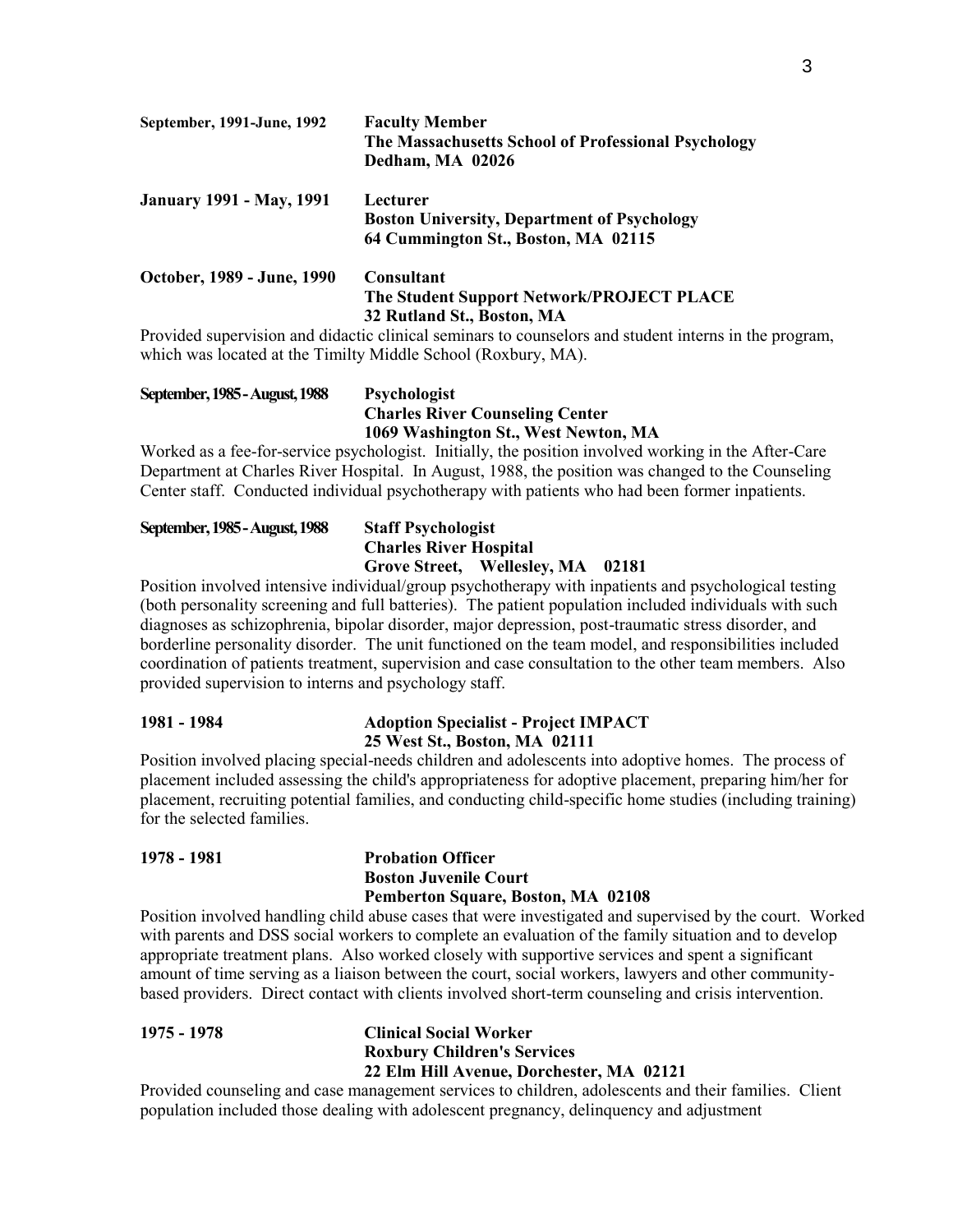reactions. Also conducted child abuse investigations for Boston Juvenile Court, which required clinical evaluations of families and recommendations for treatment.

#### **INTERNSHIPS**

# **1984 - 1985 Pre-Doctoral Internship in Clinical Psychology Multi-Cultural Center for Training in Psychology Boston City Hospital/Charles River Hospital**

Full-time internship in clinical psychology (APA Approved). Field placement (4 days per week) at Charles River Hospital; the other placement was in the testing clinic at Boston City Hospital.

## **1974 - 1975 Internship in School Guidance Counseling Bronx, New York**

Completed two internships in school guidance counseling with students in middle schools. Received certification as guidance counselor.

#### **RESEARCH**

#### **External Grant Awards:**

Sparks, E. (2011). Pathway to Success program. ETS/CSG Award for Innovation in Promoting Success in Graduate Education: From Admissions through Completion. Proposal submitted; not funded.

Sparks, E. Training graduate interns for interdisciplinary risk prevention. Department of Health and Human Services, Graduate Psychology Education Program. Grant Awarded: September 21, 2003. Amount: \$51,054.

Blustein, D.L., Jackson, J., Kenny, M., Sparks, E., Chaves, A., & Diemer, M. Tools for tomorrow: An integrative intervention for high school students. Submitted to the Honda Foundation. Grant Awarded: 8/1/00- 7/31/2001. Amount: \$49,850.

Blustein, D.L., Jackson, J., Kenny, M., & Sparks, E.,. Tools for tomorrow: An integrative intervention for high school students. Submitted to the Boston Public Schools. Grant Awarded: 9/5/2000 – 6/30/2001. Amount: \$30,000.

Blustein, D.L., Jackson, J., Kenny, M., & Sparks, E.,. Tools for tomorrow: An integrative intervention for high school students. Submitted to Boston College Collaborative Fellows Program - LSOE. Grant Awarded: 1/1/2000 – 5/30/2003. Amount: \$150,000; 50,000 per year.

Sparks, E. (1995). An Assessment of Coping Processes in African American Male Adolescents Living in Conditions of Chronic Violence. Submited to the W.T. Grant Foundation. Grant Awarded: 10/95 - 12/96. Amount: \$14,000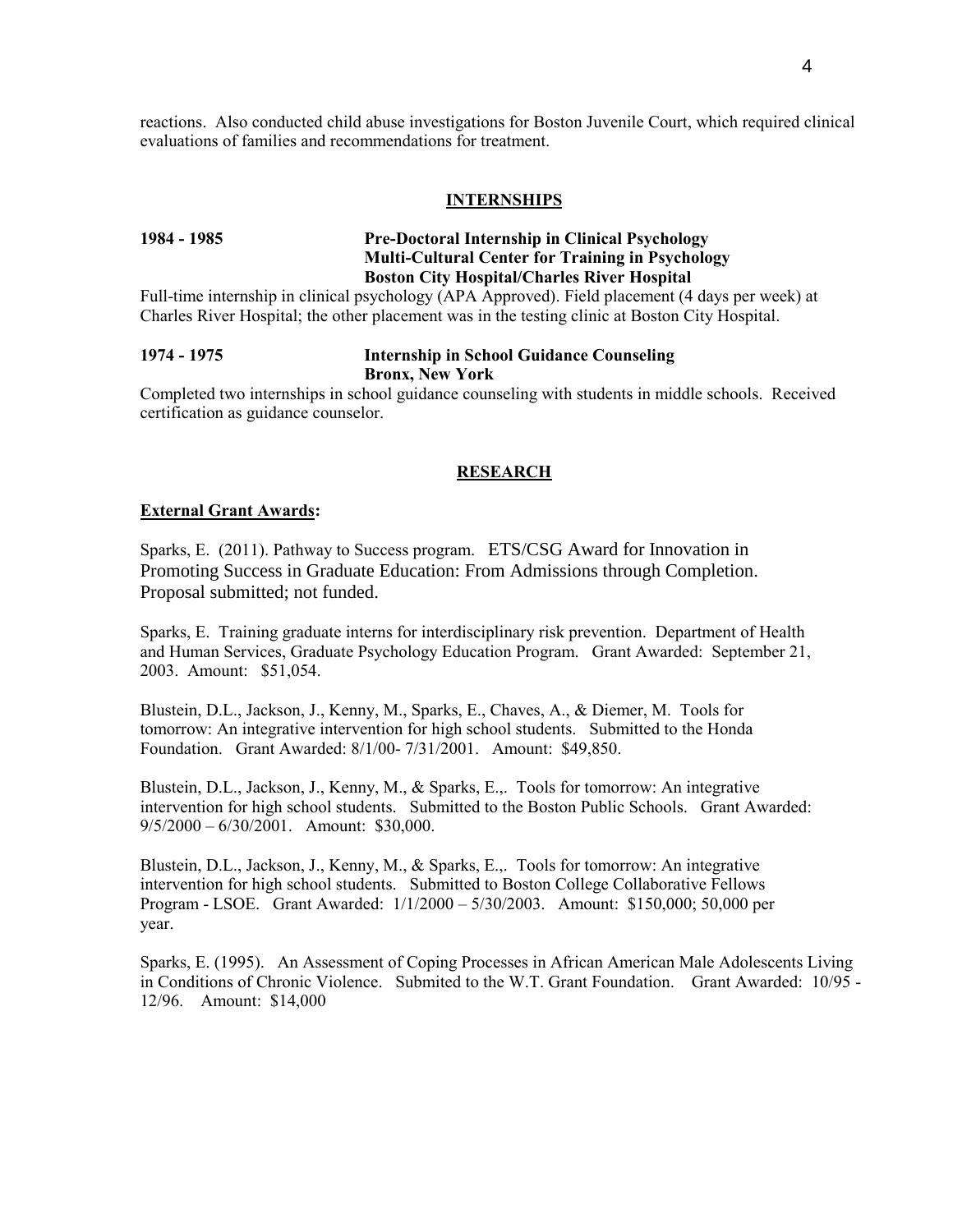## **Internal Grant Awards:**

Teaching and Mentoring Grant (TAM), 2012 -2013 [\$3900]. Title of Project: Workshop on Catholic Education: Conversations with Lynch School and the Center for Catholic Education.

Research Expense Grant, Spring, 2002 [\$600] Title of Project: Interprofessional Collaboration: A Case Study.

Research Expense Grant, Spring, 2000 [\$650]. Title of Project: Understanding Relationship with Ourselves and Others: A Psychoeducational Group for Delinquent Girls.

Research Expense Grant, Fall, 1995 [\$900] Title of Project: An Assessment of Coping Processes Utilized by African American Male Adolescents Living in Conditions of Chronic Violence (continuation of project) **Note: This funding was not used because external grant awarded.**

Research Expense Grant, Summer, 1995 [\$1000] Title of Project: An Assessment of Coping Processes Utilized by African American Male Adolescents Living in Conditions of Chronic Violence

Research Expense Grant, Summer, 1994 [\$600] Title of Project: Effects of Multicultural Training on Counselor Trainee's Cultural Awareness and Verbal Response Modes

Research Expense Grant, Fall, 1993 [\$1000] Title of Project: Conceptions of Violence and Coping Skills in African American Male Adolescents

#### **Other Grant Activities:**

**Co-Director - FIPSE Interprofessional Project**. Title of Project: Preparing Teachers to Collaborate with Health and Human Service Professionals. Grant received from the Fund for the Improvement of Postsecondary Education (\$268,100). Grant Period: September, 1994 - August, 1997

**Project Consultant/Psychology** - Juvenile Rights Advocacy Project, Boston College Law School. Title of Project: Making the Connection Between Girl's Development and the Juvenile Justice System: System Reform and Advocacy for Girls in the Delinquency System. Grant received from the Public Welfare Foundation (\$40,327). Grant Period: June, 1997 - July, 1998

#### **PUBLICATIONS**

## **PEER-REVIEWED JOURNAL ARTICLES**

- Hartling, L, & Sparks, E. (2008). Relational-cultural practice: Working in a nonrelational world. *Women and Therapy*. 31:2, 165-188. [Reprinted from earlier publication]
- Kenny, M., Gualdron, L., Scanlon, D., Sparks, E., Blustein, D.,& Jernigan, M. (2007). Urban adolescents' constructions of supports and barriers to educational and career attainment. *Journal of Counseling Psychology*, 54, 336-343.
- Goodman, L., Liang, B., & Helms, J., Latta, R., Sparks, E., S.R. Weintraub (2004). Training Counseling Psychologists as Social Justice Agents: Feminist And Multicultural Principles in Action. *The Counseling Psychologist, 32:6,* 793-837*.*
- Sparks, E. (1994a). Human Rights Violations in the Inner-City: Implications for Moral Educators,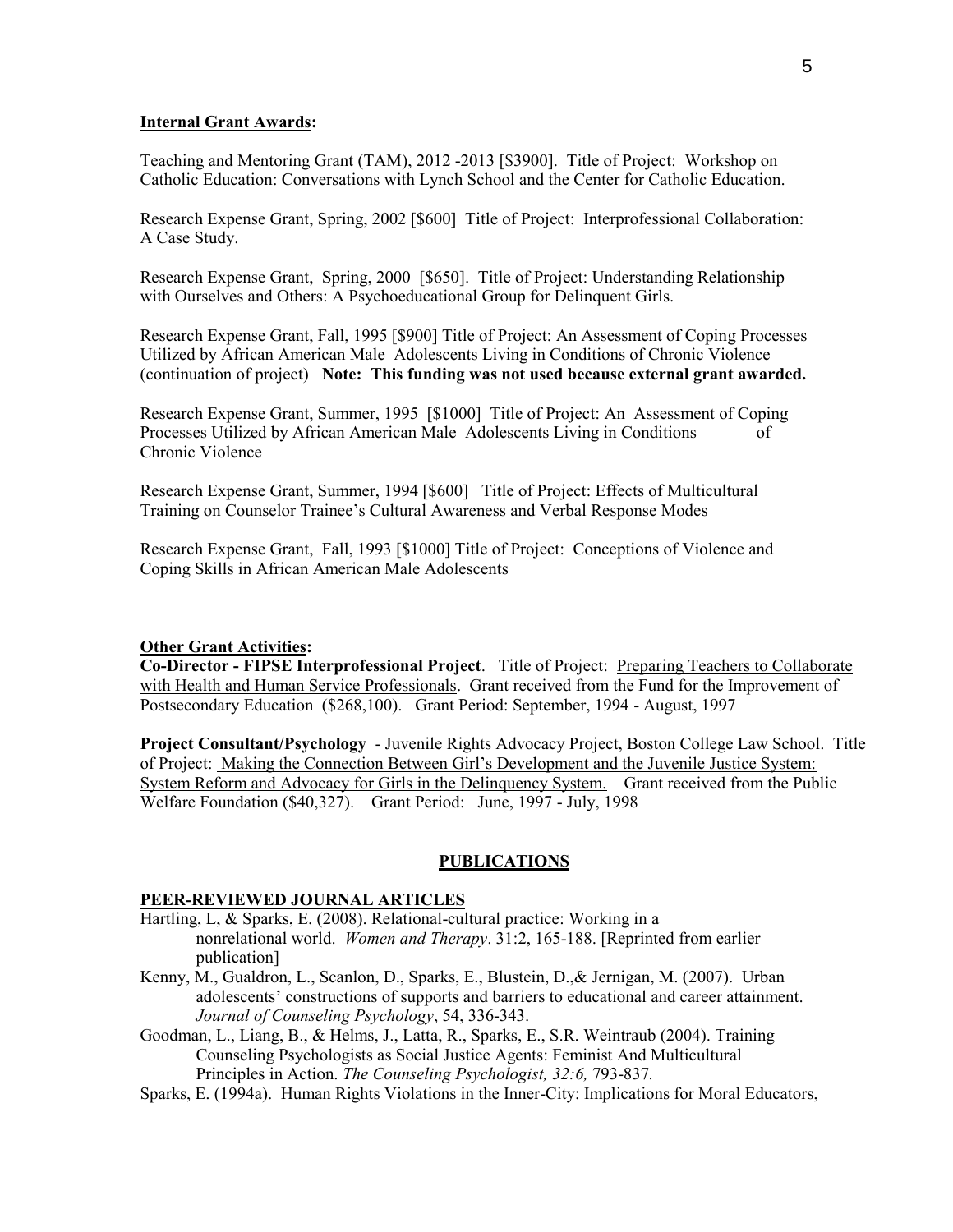*Journal of Moral Education. 23:3,* 315-332.

#### **PEER-REVIEWED BOOK CHAPTERS**

- Sparks, E. (2006). African Americans and mental health. In Y. Jackson (Ed.) Encyclopedia of multicultural psychology (pp. 21-27). Thousand Oaks, CA: Sage.
- Sparks, E. and Park, A. (2000). The integration of feminism and multiculturalism: Ethical dilemmas at the border. In M. Brabeck, (Ed.) *Practicing feminist ethics in psychology* (pp. 203-224)*.*  Washington, DC: American Psychological Association.

#### **BOOKS**

Lerner, R.M., Sparks, E. E. & McCubbin, L.D. (1999*). Family diversity and family policy: Strengthening families for America's children .* Norwell, MA: Kluwer Academic Publishers.

### **BOOK CHAPTERS**

- Sparks, E. (2009). Learning to be authentic with clients: The untold journey of a relational practitioner. In Bloomgarden, A. & Menuti, R. B. (Eds.), *Psychotherapist Revealed: Therapists Speak About Self-Disclosure in Psychotherapy (163-179)*. New York, NY: Routledge.
- Sparks, E. (2008). Human rights violations in the inner city: Implications for moral educators. In T. Lucey & K. Cooter (Eds.), *Financial literacy for children and youth (chapter 18).* Retrieved from Digitaltextbooks.biz database. [Reprinted from earlier publication]
- Kenny, M., Sparks, E., & Jackson, J. (2007). Social justice practice through interprofessional university-school collaboration. In Aldarondo, E. (Ed.). Promoting social justice through mental health practice (pp. 313-335). Lawrence Erlbaum Associates.
- Sparks, E. (2004). Relational experiences of delinquent girls: A case study. In M. Walker & W.B. Rosen (Eds.). How connections heal: Stories from relational-cultural therapy (pp. 233-252). New York: Guilford Press.
- Sparks, E. (2003). African American adolescent males living in violent communities: Coping with interpersonal, assaultive violence. In B. Wallace  $\& R$ . Carter (Eds.) Understanding and dealing with violence: A multicultural approach. Thousand Oaks, CA: Sage.
- Sparks, E. (2002). Depression and schizophrenia in women: The intersection of gender, race/ethnicity and class. In M. Ballou & L.S. Brown (Eds.). Rethinking mental health and disorder: Feminist perspectives (pp. 279-305). New York: Guilford Press.
- Sparks, E. (2001). Community mental health in urban America: The challenge of managed care. In M. Seedat (Ed.) Community Psychology in South Africa: Contemporary Issues in Community Psychology Theory, Research, and Practice (pp. 383-399)*.* Capetown, S.A.: Oxford University Press Southern Africa.
- Lerner, R.M., Sparks, E. & McCubbin, L.D. (2000). Family diversity and family policy. In Demo, D.H., Allen, K.R. & Fine, M.A. (Eds.) Handbook of Family Diversity (pp. 380-401)*.* New York: Oxford University Press.
- Sparks, E. (1999). The role of counseling psychology in full-service schools. In R. Tourse and J. Mooney (Eds.). Collaborative practice: School and human service partnerships (pp. 219- 238). Westport, CN: Praeger.
- Sparks, E. (1998). Against all odds: Resistance and resilience in African-American welfare mothers. In Garcia Coll, C., Surrey, J. & Weingarten, K. (Eds.) Mothering Against the Odds*.* New York: Guilford.
- Sparks, E. (1998b). Overcoming Stereotypes of Mothers in the African American Context. In D.L.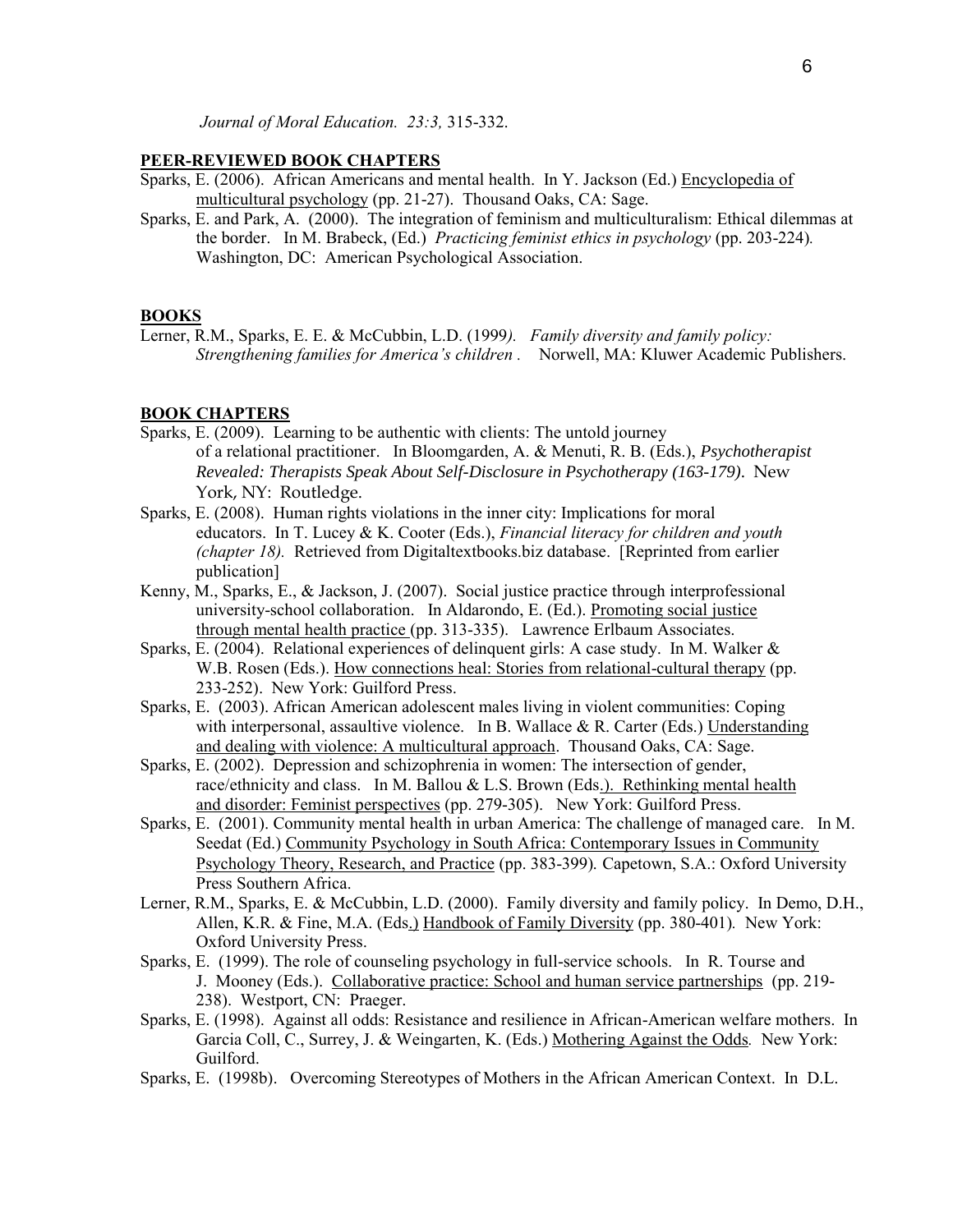Anselmi & A.L. Law (Eds.) Questions of Gender: Perspectives and Paradoxes(pp. 220-232). Boston: McGraw Hill. [Reprinted with permission from previous publication]

- Braebeck, M., Cawthorne, J., Cochran-Smith, M., Gaspard, N., Green, C.H., Kenny, M., Krawczyk, R., Lowery, C., Lykes, M.B., Mooney, J., Ross, C., Savage, J., Soifer, A., Smyer, M., **Sparks, E**., Tourse, R., Waddock, S., Walsh, M., & Zollers, N. (1998). Changing the culture of the university to engage in outreach scholarship. In R.M. Lerner  $& L.A.K.$  Simon (Eds.), Creating the New Outreach University for America's Youth and Families: Building University-Community Collaborations for the Twenty-First Century*.* New York: Garland Press.
- Sparks, E. (1996a). The Challenges Facing Community Health Centers in the 1990's: A Voice Form the Inner City, in Lykes, Banuazizi, & Liem (Eds), Myths About the Powerless: Contesting Social Inequalities (237-257)*.* Philadelphia: Temple University Press.
- Sparks, E. (1996b). Overcoming Stereotypes of Mothers in the African American Context. In Wyche, K. & Crosby, F.J., Women's Ethnicities: Journeys Through Psychology*.* Boulder, CO: Westview Press.

## **BOOK REVIEWS**

- Sparks, E. (2006). Where am I going, and how do I get there? Review of Bettis & Adams (Eds). (2005). Geographies of girlhood: Identities in-between. *Psychology of Women Quarterly, 30:2, (pp. 236-238)*
- Sparks, E. (1995a). Women in context: Toward a feminist reconstruction of psychotherapy. M.P. Mirkin, (Ed). Reviewed in *Cultural Diversity and Mental Health, 1:1,* 73-74.

## **OTHER PUBLICATIONS**

- Hartling, L, & Sparks, E. (2002b). Relational-cultural practice: Working in a nonrelational world. *Work in Progress, No. 97,* Wellesley, MA: Stone Center Working Paper Series.
- Sparks, E. (2001). Introduction. In M. Karson. *Patterns of Child Abuse* (pp. 1-16). New York: Haworth Press.
- Sparks, E. (1999). Against all odds: Resistance and resilience in African-American welfare mothers. Work in Progress Paper (No. 81, 1999). Wellesley, MA: Stone Center Working Paper Series. [Reprinted with permission from earlier publication]
- Sparks, E. (1996c). A pilot study of coping processes utilized by African-American male adolescents living in violent communities. Paper presented at the APA Conference, Toronto, Canada. (ERIC Document Reproduction Service No. ED 402-363)
- Sparks, E. (1995b). Violence in America: How is the problem of urban youth violence defined in the psychological literature? Paper presented at the APA Conference, New York, NY. (ERIC Document Reproduction Service No. ED 388-747)
- Sparks, E. (1994b). Psychologists in new schools: A new role definition. Paper presented at the Annual Meeting of the University Council for Educational Administration, Philadelphia, PA. (ERIC Document Reproduction Service No. ED 411-499)
- Sparks, E. (1993). What does community-based violence mean to ethnic-minority, inner-city adolescents?. *Proceedings from the First Annual Symposium for Mental Health Professionals of Color* (Massachusetts Department of Mental Health). Boston: Basic Health Management, Inc.

### **INVITED CONFERENCE PRESENTATIONS**

- Sparks, E. (2010, June). Relational cultural theory applied to institutional transformation. Workshop presented at the Advanced Training Institute, Jean Baker Miller Training Institute. Wellesley, MA. June 24-27, 2010.
- Sparks, E. (2010, January). Working with 'acting-out' girls: Special issues, special concerns.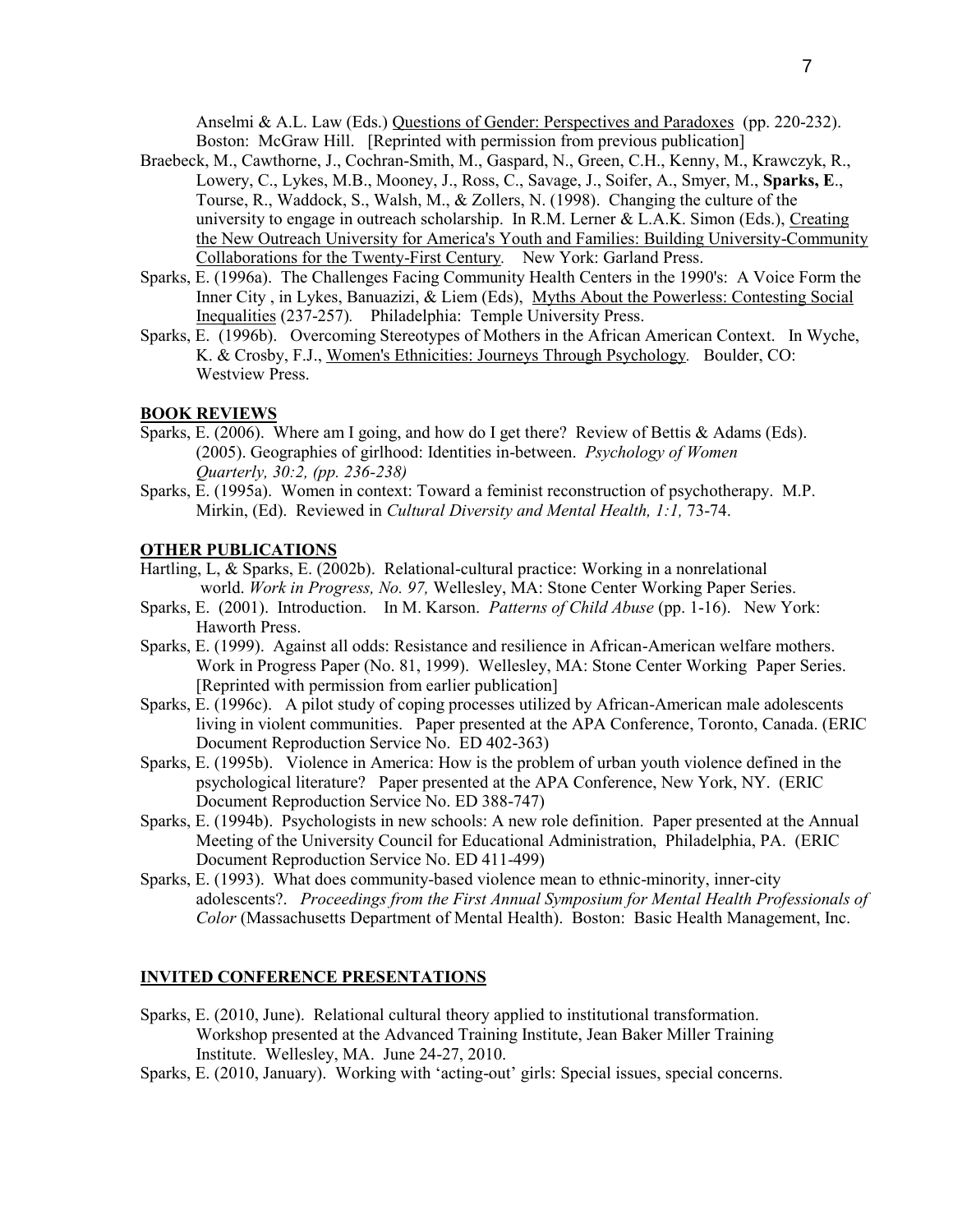Paper presented at conference entitled "School Mental health: Treating Students K-12", Cambridge Health Alliance and Department of Psychiatry, Harvard Medical School, January 29-30, 2010. Boston, MA.

- Sparks, E. (2009, April). Understanding diversity through the eyes of today's emerging adults: Implications for treatment. Paper presented at conference entitled "From Late Adolescence to Early Adulthood: Treatment Challenges", Cambridge Health Alliance and Department of Psychiatry, Harvard Medical School, April 3-4, 2009. Boston, MA.
- Sparks, E. (2008, September). Living with and learning to love a depressed adolescent. Workshop presented at the 2008 Casey Family Services Foster Parent Conference, "The Power of Family", Boston, MA
- Sparks, E. (2007, June). Classroom management: Creating a "safe" classroom environment for teaching about race and culture. Workshop presented at the Summer Program at the Institute for the Study and Promotion of Race and Culture. Boston College, Chestnut Hill, MA. June 26-29. 2007.
- Sparks, E. (2007, June). Transforming relationships: A case study. Paper presented at The Advanced Training Institute entitled *Embracing Change*, Jean Baker Miller Training Institute. Wellesley, MA. June 20-24, 2007.
- Sparks, E., Chang, R., & Jenkins, Y. (2006, June). Holding on to the dream: Relational practice in institutional settings. Workshop presented at the Summer Advanced Training Institute entitled *Holding Hope at the Edge of Connection and Disconnection*, Jean Baker Miller Training Institute. Wellesley, MA. June 23, 2006.
- Sparks, E. (2005, June). Girls interrupted: Growing up in a mean culture. Workshop presented at the Jean Baker Miller Summer Advanced Training Institute. Wellesley, MA
- Sparks, E. (2003, June). Telling the truth about power: A case presentation. Paper presented at the Jean Baker Miller Summer Advanced Training Institute. Wellesley, MA.
- Sparks, E. (2002, November). White racial identity development: Moving beyond the recognition of privilege. Paper presented at The Cambridge Series Conference entitled "The Clinical Meaning of Diversity in Psychotherapy". Invited Address - Cambridge Hospital Professional Services. Boston, MA.
- Sparks, E. (2002, October). The psychological and spiritual impact of sexual abuse on children. Paper presented in The Catholic Church in the 21<sup>st</sup> Century Lecture Series. Invited address - Lynch School of Education, Boston College. Chestnut Hill, MA.
- Sparks, E. (2000, June). Holding the vision of resilience for growth. Paper presented at the Jean Baker Miller Summer Advanced Training Institute. Wellesley, MA.
- Sparks, E. (2000, April). Applying the relational model to clinical work with delinquent girls. Paper presented at the Learning From Women Conference. Invited Address - Department of Psychiatry at the Cambridge Hospital and The Wellesley College Stone Center. Boston, MA.
- Sparks, E. (1999, July). Clinical work with delinquent girls using the Self-In-Relation model. Paper presented at the Jean Baker Miler Training Institute, Wellesley, MA.
- Sparks, E. (1999, March). The application of the relational model to delinquency in girls. Paper presented at the Luncheon Seminar Series at the Wellesley Center for Research on Women. Wellesley, MA.
- Sparks, E. (1998, March). Against All Odds: Resistance and Resilience in African American Welfare Mothers. Paper presented at colloquium, Jean Baker Miller Training Institute, Wellesley, MA.
- Sparks, E. (1994, June). The Role of Mother in the African-American Context: A New Socially-Constructed Definition of Black Womanhood. Paper presented at conference entitled *Mothers: Faces and Phases*, Judge Baker Children's Center, Boston, MA,
- Sparks, E. (1993, July). Moral development inside the urban war zone: What "lessons" are children learning? Paper presented at conference entitled *Coping with Violence in the Schools* sponsored by the Center for School Counseling Practitioners, Harvard University Graduate School of Education, Cambridge, MA.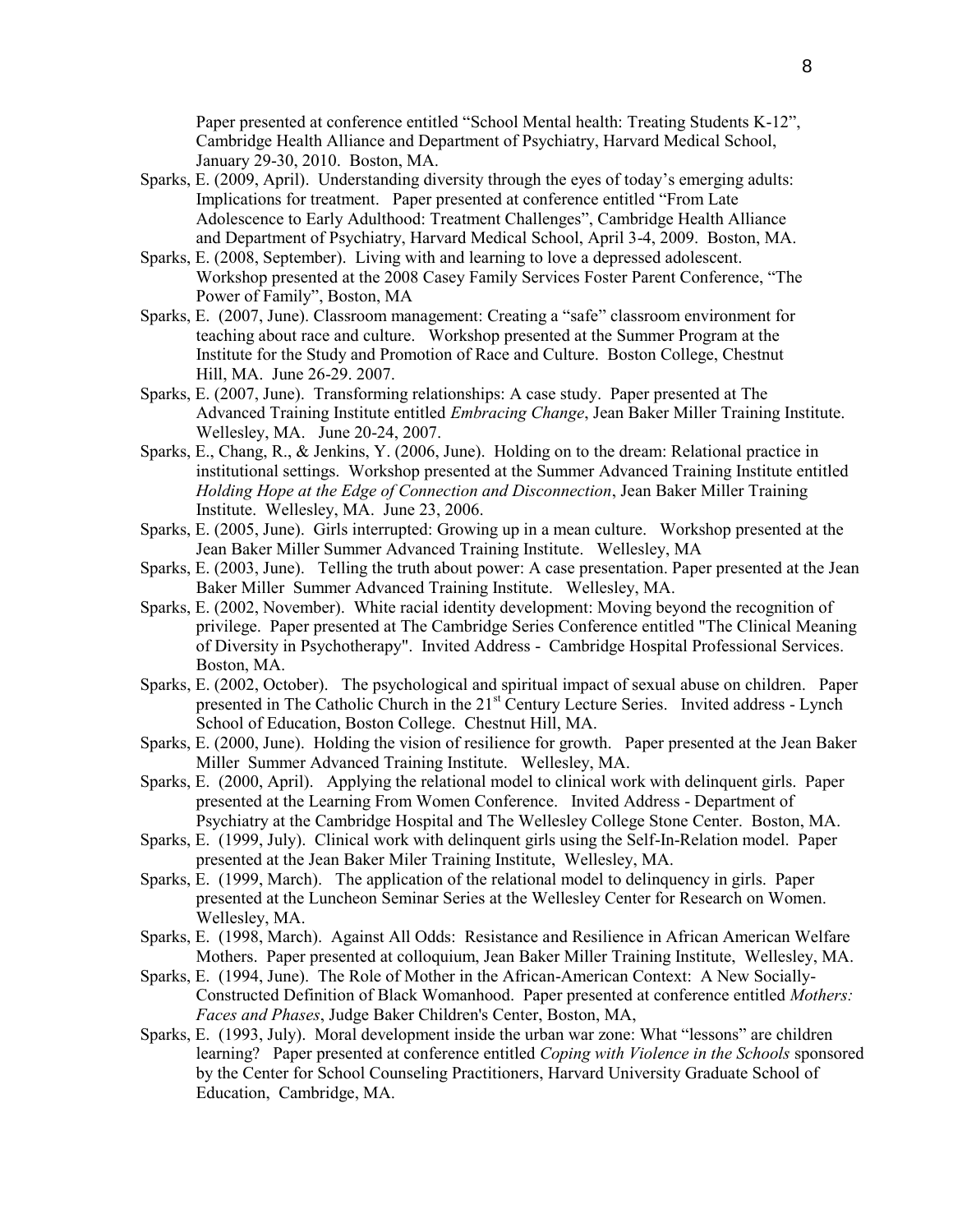- Sparks, E. (1993, March). The Conceptualization of Community-Based Violence by Ethnic Minority, Inner-City Adolescents. Symposium Presentation for the First Annual Symposium for Mental Health Professionals of Color. Sponsored by the Multicultural Advisory Committee of the Department of Mental Health, Boston, MA.
- Sparks, E. (1992. April). Respondent to Lecture presented by Lykes, B. Justice for Children At Risk: Training Mental Health Workers in a Context of State-Sponsored Violence. Jesuit Institute Annual Conference, Boston College, Chestnut Hill, MA.

### **PEER-REVIEWED CONFERENCE POSTERS/PRESENTATIONS**

- Poluzzi, A., Fulton, M. & **Sparks, E**. (November 2011). Enrollment Facelift: using targeted recruitment and financial aid to improve enrollment. Workshop presented at the AACRAO Enrollment Management Conference, San Diego, CA. November 2, 2011.
- Sparks, E. (August 2009). Learning to be authentic: Becoming a relational practitioner. Roundtable Discussion presented at the  $117<sup>th</sup>$  annual convention of the American Psychological Association, Toronto, Canada, August 6 - 9, 2009.
- Sparks, E. & Smith, J. (October 2008). Continuing to realize the dream: Phase two of an institutional transformation process. Workshop presented at *Through Her Eyes Conference*: *Is Your Image My Reality?* Center for Human Development. Springfield, MA. October 22, 2008.
- Sparks, E., Augenbraun, D. & Chang, R. (August 2008). Relational cultural views of maternal PTSD: Shame, Guilt and Beliefs. Symposium presented at the  $116<sup>th</sup>$  annual convention of the American Psychological Association, Boston, MA, August 13 - 16, 2008.
- Sparks, E. & Smith, J. (October 2007). Realizing the dream: An institutional transformation process in a residential facility for girls. Workshop presented at *Through Her Eyes Conference: Relationships for Success*. Center for Human Development. Springfield, MA. October 24, 2008.
- Chow, W. & Sparks, E. (2006, October). Understanding homelessness and service utilization among elderly immigrants. Paper presented at conference entitled Do Immigrants Catch or Carry Race and Culture? The Institute for the Study and Promotion of Race and Culture. Chestnut Hill, MA. October 20-21, 2006.
- Phan, O. & Sparks, E. (2006, August). Female juvenile offenders in residential treatment and exposure to community violence. Poster presented at 114<sup>th</sup> annual convention of the American Psychological Association, New Orleans, LA, August 10 - 14, 2006.
- Kenny, M., Gualdron-Murhib, L., Scanlon, D., Sparks, E., Blustein, D., & Jernigan, M. (2006, August). Relatioinal resources and barriers in the career development of urban youth. Poster presented at 114th annual convention of the American Psychological Association, New Orleans, LA, August 10 - 14, 2006
- Sparks, E. (2006 July). Ethics in multicultural practice. Paper presented at conference entitled Integrating Culture and Race Into Research and Practice, The Institute for the Study and Promotion of Race and Culture. Chestnut Hill, MA. July 20, 2006.
- Sparks, E. (2006 July). Creating a racially and culturally welcoming environment. Workshop presented at conference entitled Integrating Culture and Race Into Research and Practice, The Institute for the Study and Promotion of Race and Culture. Chestnut Hill, MA. July 20, 2006.
- Sparks, E. (2006, March). The mental health status of incarcerated delinquent girls: How can we help? Workshop presented at Through Her Eyes: The Experience of Girls and the Juvenile Justice System., Center for Human Development. Springfield, MA. March 26, 2006.
- Coutinho, M. & Sparks, E. (2006, February). Cape Verdean women in America: Acculturation and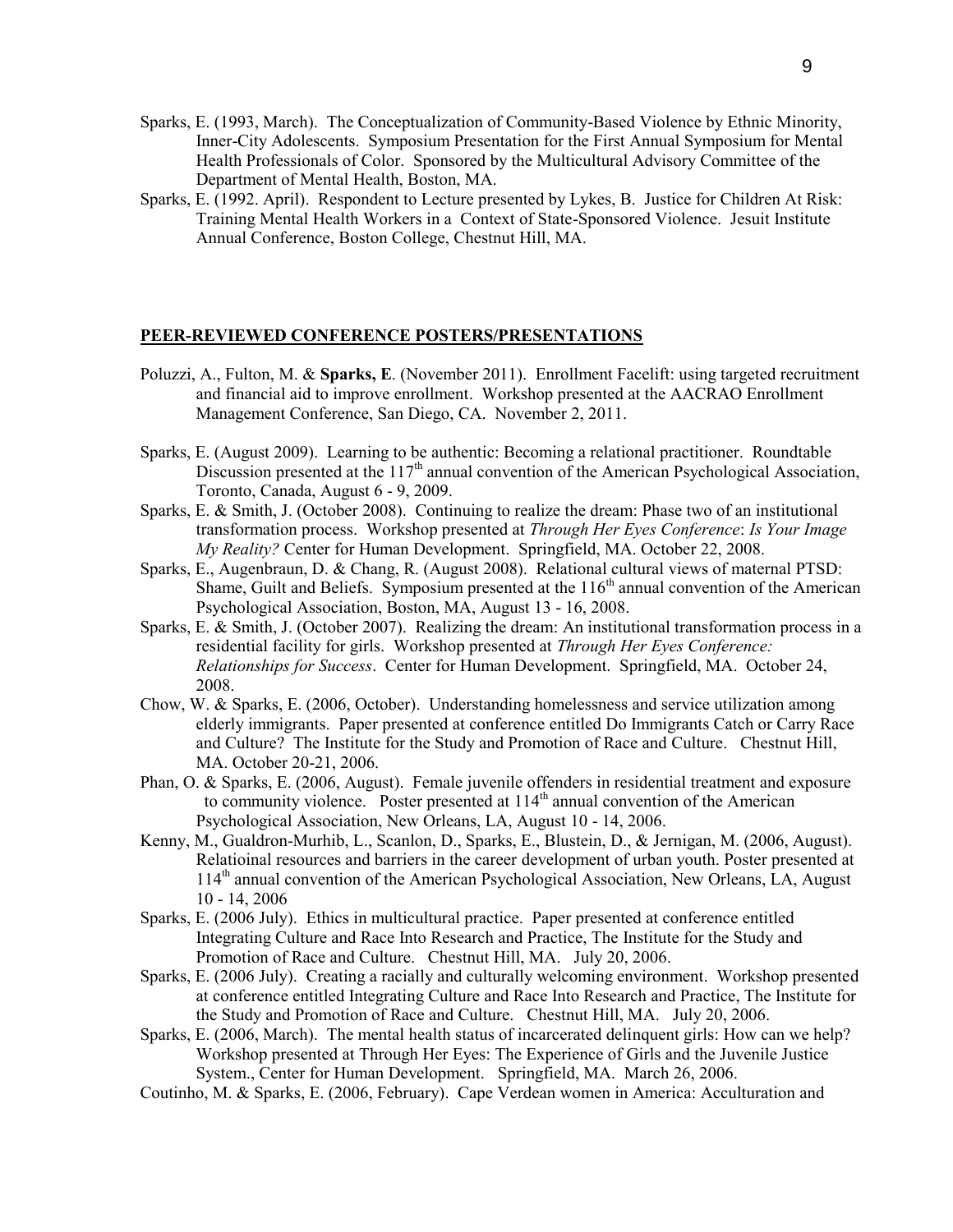gender roles. Poster presented at the APA Expert Summit on Immigration: Global Realities, Intersections and Transitions. San Antonio, Texas, February 4, 2006.

- Nicolas, G., Sparks, E., & DeSilva, A. (2005). Culturally sensitive interventions for ethnic minorities: Training and practice. Symposium presented at the 22<sup>nd</sup> Annual Teachers College Winter Roundtable on Cultural Psychology and Education, New York, NY, February 18 – 19, 2005.
- Kenny, M.E., Blustein, D.L., Haase, R.F., Sparks, E., Jackson, J. & Perry, J. (2004). Setting the stage: Career development and the student engagement process. In D.L. Blustein (Chair), Ties that bind: Internalizing the connections between school and work. Symposium conducted at the 112<sup>th</sup> annual convention of the American Psychological Association, Honolulu, Hawaii, July 28- August 1, 2004.
- Perry, J.C., Kenny, M.E., Blustein, D.L., Sparks, E., Jackson, J. & Chavez, A. (2002, August). Two anchors of adolescent success: School engagement and career planning. Poster presented at the annual convention of the American Psychological Association, Chicago, IL.
- Sparks, E. & Prosper, V. (2001, October). Facilitating multicultural training of counseling psychology graduate students: Experiential learning in a diverse setting. Paper presented at the First Annual Diversity Challenge Conference, Institute for the Study and Promotion of Race and Culture, Boston College, Boston, MA.
- Blustein, D., Kenny, M., Sparks, E., et al. (2001, August). Tools for tomorrow: An intervention supporting educational reform. In D. Dixon (Chair). Counseling psychology in schools: Difference-making through reform and research. Symposium presented at the annual convention of the American Psychological Association, San Francisco, CA.
- Sparks, E. (2000, August). Counseling psychology and interprofessional collaboration in the schools: Some examples. In M.E. Walsh & J.P. Galassi (Co-Chairs). Counseling psychologists and schools: Opportunities and challenges in the new millennium. Symposium presented at the annual convention of the American Psychological Association, Washington, DC.
- Sparks, E. (2000, April). Poster Session entitled "Understanding Relationships with Ourselves and Others: A Group Intervention for Delinquent Girls". Presented at the "Urban Girls: Entering the New Millennium" conference. University of Buffalo, Buffalo, NY.
- Sparks, E. (1999, August). Discussion: Feminist therapy experiences and reflections. Symposium presentation at the  $107<sup>th</sup>$  Annual convention of the American Psychological Association. Boston, MA.
- Sparks, E., Beckford, P., & LaTerz, J. (1999, August). School-to-work transitions in an urban high school. Paper presented in Symposium at the  $107<sup>th</sup>$  annual convention of the American Psychological Association, Boston, MA.
- Sparks, E., Mahalik, J.R., Ting, K., Chaves, A., & Mascher, J. (1999, August). Implementing the social justice ideal in doctoral training programs. Paper presented in Symposium at the  $107<sup>th</sup>$  annual convention of the American Psychological Association, Boston, MA.
- Cantu, S. and Sparks, E. (1998, August). Male gender roles in Mexican American immigrant families: The intersection of race, culture and class. Paper presented at the 106th annual convention of the American Psychological Association, San Francisco, CA.
- Sparks, E. (1998, February). Does Ethnic Identity, Hope and Positive Life Purpose Help African American Adolescent Males Cope with Interpersonal Assaultive Violence? Paper presented at the 15th Annual Teachers College Winter Roundtable on Cross-Cultural Psychology and Education, Columbia University, New York, NY.
- Sparks, E. (1997, August). Counseling psychologists in the schools: Implementing a collaborative partnership between Boston College and Metro High School. Paper presented at the 105th annual convention of the American Psychological Association, Chicago, IL.
- Walsh, M.E., Sparks, E. & Howard, K.A. (1997, March). Integrating services in schools. Paper presented at the Annual Meeting of the American Educational Research Association. Chicago, IL.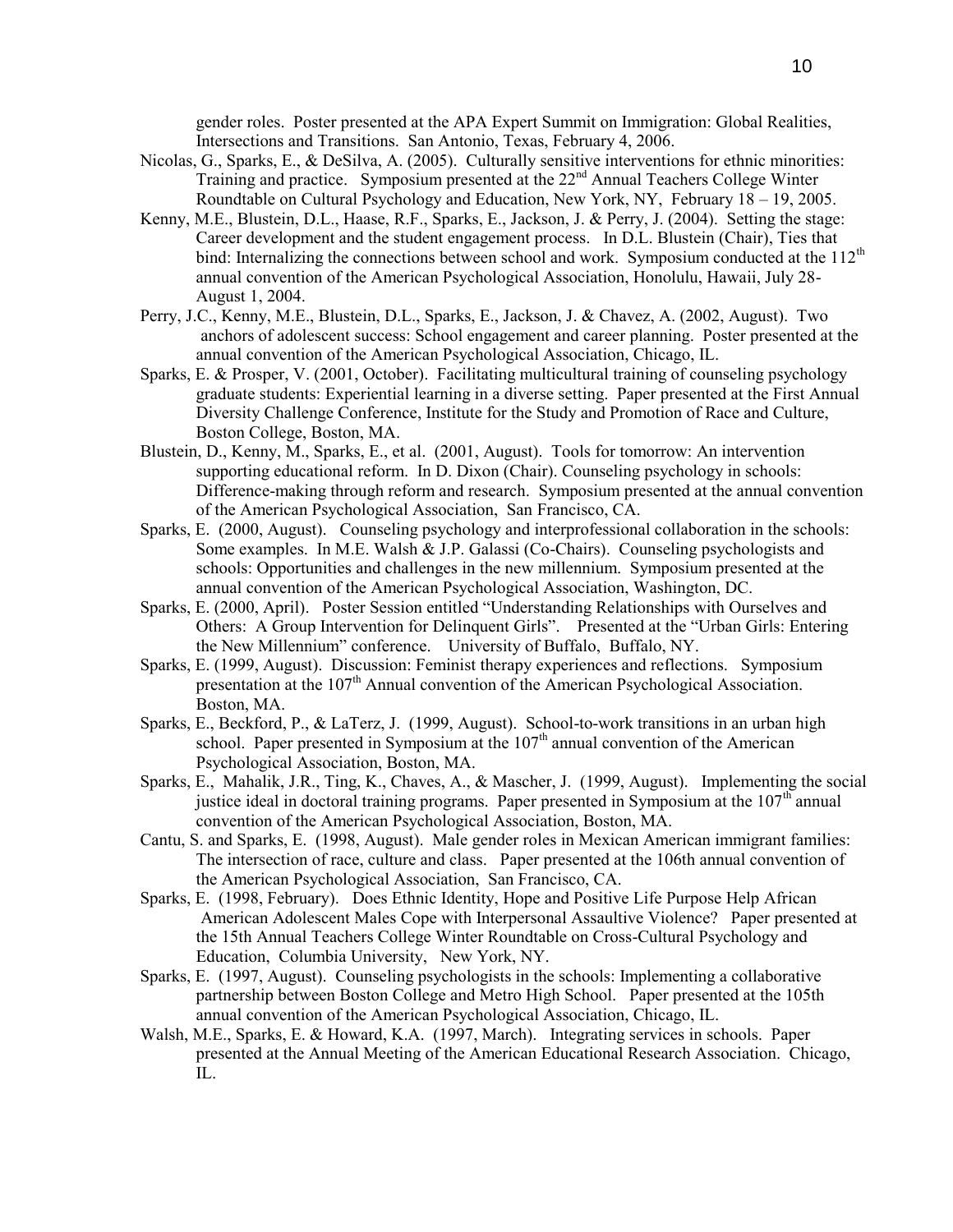- Sparks, E., & Walsh, M. E. (1997, March). Interprofessional collaboration in an urban high school. In M. Brabeck (Chair). Changing the culture within the School of Education: Opportunities and challenges for interprofessional collaboration. Paper presented at the annual meeting of the American Association of Teacher Education, Phoenix, AZ.
- Brabeck, M. M., Mooney, J., Walsh, M. E., Neisler, O. J., Cochran-Smith, M., & Sparks, E. (1997, March). Interprofessional services at Boston College. Paper presented at the meeting of the American Association of Colleges of Teacher Education, Phoenix, AZ.
- Sparks, E. (1997, February). Understanding youth violence in context: The meaning-making process for African American male adolescents. Paper presented at the Fourteenth Annual Teachers College Winter Roundtable on Cross-Cultural Psychology and Education. Teachers College, Columbia University. New York, NY.
- Walsh, M. E., Mooney, J., Kline, P., Lowery, C., Daily, E., Sparks, E., Barton, K., Cawthorne, J., & Brabeck, M. (1996, October). Boston College integrated services/interprofessional collaboration project. Paper presented at the Association of Jesuit Colleges and Universities Conference on Teaching Education, Boston, MA.
- Sparks, E. (1996, October). Youth violence: How is it being addressed in the psychological literature? Paper presented in symposium entitled "Hiding in the Wings: Exploring the Understudied Issues in Psychology". New England Psychological Association, New London, Connecticut,
- Sparks, E. (1996, August). A pilot study of coping processes utilized by African American male adolescents living in violent communities. Poster presented at the American Psychological Association Conference. Toronto, Canada.
- Sparks, E. (1996, February). Implementation of the FIPSE project in the schools. Paper presented in symposium entitled "Preparing Teachers to Meet the Needs of Today's Children: An Interprofessional Model" at the AACTE Conference, Chicago, IL.
- Sparks, E. & Gonsalves, L. (1995, October). Defining African American Youth Involvement in Urban Violence: What Can We Learn From the Psychological Literature?. Paper presented at the Multicultural Advisory Committee Second Symposium for Mental Health Professionals of Color. Worcester, MA.
- Sparks, E. & Gonsalves, L. (1995, August). Violence in America: How is the Problem of Urban Youth Violence Defined in the Psychological Literature?. Paper presented in symposium entitled "Contrasting Images, Contrasting Realities: Violence, Youth and Identity" at the 103rd Annual APA Convention, New York, NY.
- Sparks, E. (1994, October). Psychologists in New Schools: A New Role Definition. Paper presented at the Annual Conference of the University Council for Educational Administration, Philadelphia, PA.
- Sparks, E. and Franks, R. (1994, February). The Effects of Multicultural Training on Counselors' Cultural Awareness and Response Style. Paper presented at the Winter Roundtable on Cross-Cultural Counseling and Psychotherapy, Teachers College/Columbia University, New York, NY.

## **SELECTED CLINICAL PRESENTATIONS / WORKSHOPS**

- Sparks, E. (2010, February). Cultural and diversity issues in clinical practice with emerging adults. Paper presented at Tufts University Health Services, Medford, MA.
- Sparks, E. (2006, December). Emancipatory Family Therapy: An ecological model for intervention with urban African American families. Paper presented at the Brookline Community Mental Health Center. Brookline, MA.
- Sparks, E. (2004, June). Family Assessments. Training workshop presented at Casey Family Services, Inc., Hartford, CT.
- Sparks, E. & Hartling, L. (2002, April). Relational therapy in a non-relational world. Workshop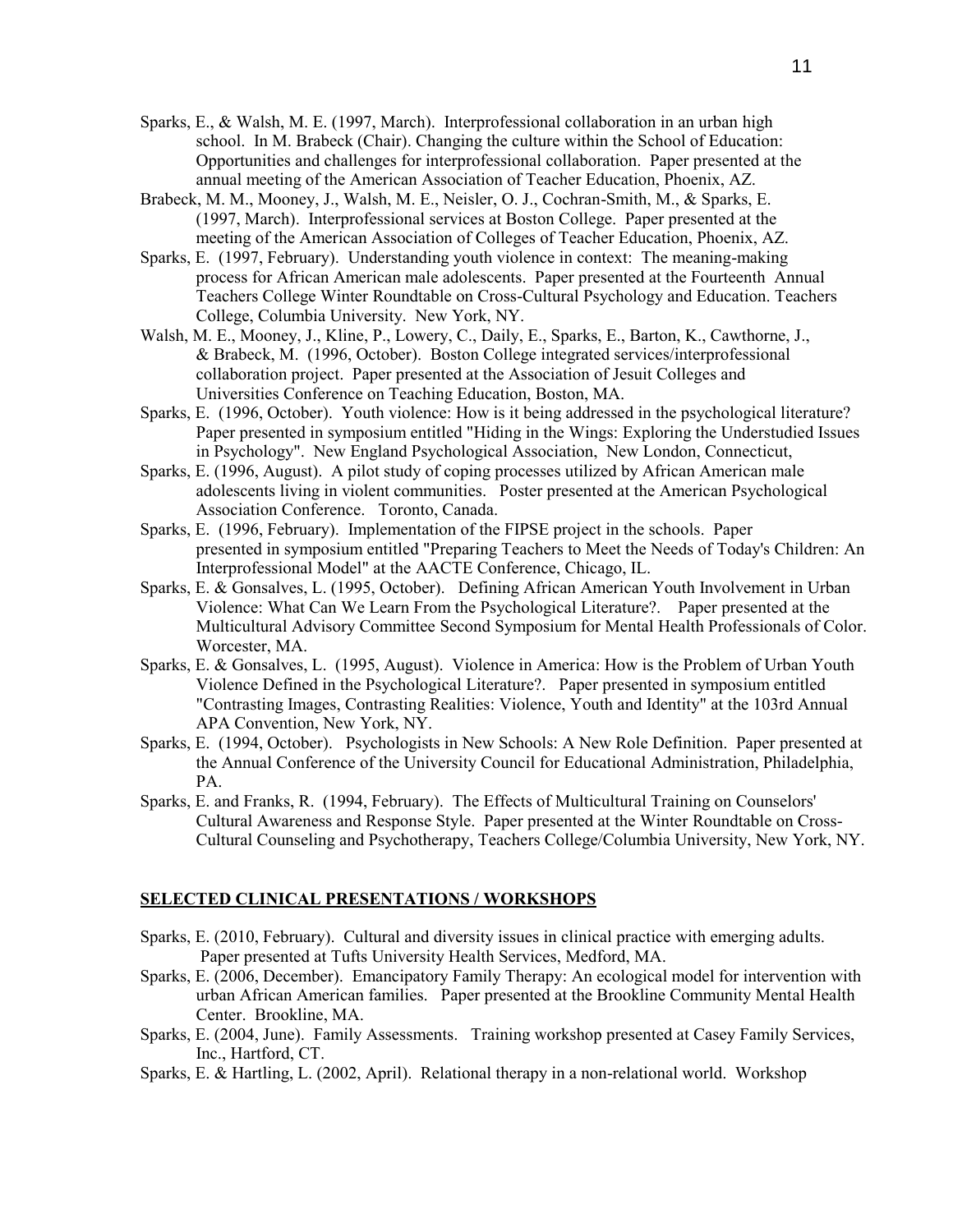presented at the Learning from Women Conference, Department of Psychiatry at the Cambridge Hospital and The Wellesley College Stone Center. Boston, MA.

- Sparks, E. (2001, June). Providing clinical services to delinquent girls. Paper presented at the Boston Juvenile Court Clinic. Boston, MA.
- Sparks, E. (2000, January). Children living in at-risk situations. Paper presented at the MCHB Leadership Education in Adolescent Health Training Program, Children's Hospital. Boston, MA.
- Sparks, E. (1999, February). What Does It Take to Truly Become a Culturally-Competent Therapist? Seminar presentation at Brookline Mental Health Center, Brookline, MA.
- Sparks, E. (1997, January). Violence, Trauma and PTSD in Community Settings. Seminar presented at the Center for Multicultural Training in Psychology, Boston Medical Center. Boston, MA,
- Sparks, E. (1997, January). Coping Processes Utilized by African American Males Living in Violent Communities. **Invited Address,** Academic Teaching Conference Series entitled "Aggression and Violence". Judge Baker Children's Center, Boston, MA,
- Sparks, E. (1996, December). The "self" of the therapist in multicultural group psychotherapy. Presentation at the Northeastern Society for Group Psychotherapy, Inc. Boston, MA.
- Sparks, E. (June, July, 1996). Coping and resilience among those who live with violence. Seminar presented at the Teaching for Spiritual Growth Summer Institute, Boston College, Chestnut Hill, MA.
- Sparks, E. (1996, May). The development of psychological symptoms in a group of African-American male adolescents living in conditions of chronic violence. **Invited Address,** Conference entitled: When Violence Becomes A Norm: Creating Safe Havens. New England Society for the Study of Dissociation, Belmont, MA.
- Sparks, E. (1995, September). Clinical Issues in Working with African-American Children and Their Families. **Invited Address,** Current Trends in Working With Minority Populations: Raising Your Cultural Consciousness conference, Boston University, Boston, MA.
- Sparks, E. (1995, March), Working with Single, Unwed African-American Fathers. **Invited Address**, Grand Rounds, Judge Baker Children's Center, Brookline, MA.
- Sparks, E. (1995, March). The Complexities of Life for Inner-City Adolescents: Implications for Teachers. Paper presented at the Urban Seminar, Boston College,
- Sparks, E. (1995, February). Multicultural Issues in Treatment: A Case Study. Paper presented at the Department of Mental Health Multicultural Grand Rounds, Boston, MA.
- Sparks, E. (1994, May). The Effects of Chronic Danger and Victimization on Children's Psychosocial Functioning: Implications for Clinicians. Seminar presented at Somerville Hospital, Somerville, MA.
- Sparks, E. (1994, March). Survival strategies in the inner-city. Seminar presented at Cambridge College, Cambridge, MA.
- Sparks, E. (1994, February). A Model of Psychosocial Stress and Coping Applied to African-American Male Adolescents Living Under Conditions of Chronic Danger. Paper presented at Westwood Lodge/Pembroke Hospital, Westwood, MA.
- Sparks, E. (1993, July). Healing the Healers. Workshop presented at the Violence in the Schools Conference, Harvard University, Cambridge, MA.
- Sparks, E. and Lykes, B. (1993. April). Educators' Response to Children of Violence. **Invited Address**, Catholic School Leadership Program, Boston College, Chestnut Hill, MA.
- Sparks, E. (1993, March). What Does Community-Based Violence Mean to Inner -City Youth?. Training Seminar, MIT Psychiatry Service, Cambridge, MA.
- Sparks, E. (1993. March). The Lives of Urban School Children. Multicultural Seminar II School of Education Field Placement Office, Boston College, Chestnut Hill, MA.
- Sparks, E. (1992, December). Special Considerations in Working with African-American Victims of Violence and Trauma. Clinical Seminar presented at the Center for Multicultural Training in Psychology, Boston City Hospital, Boston, MA.